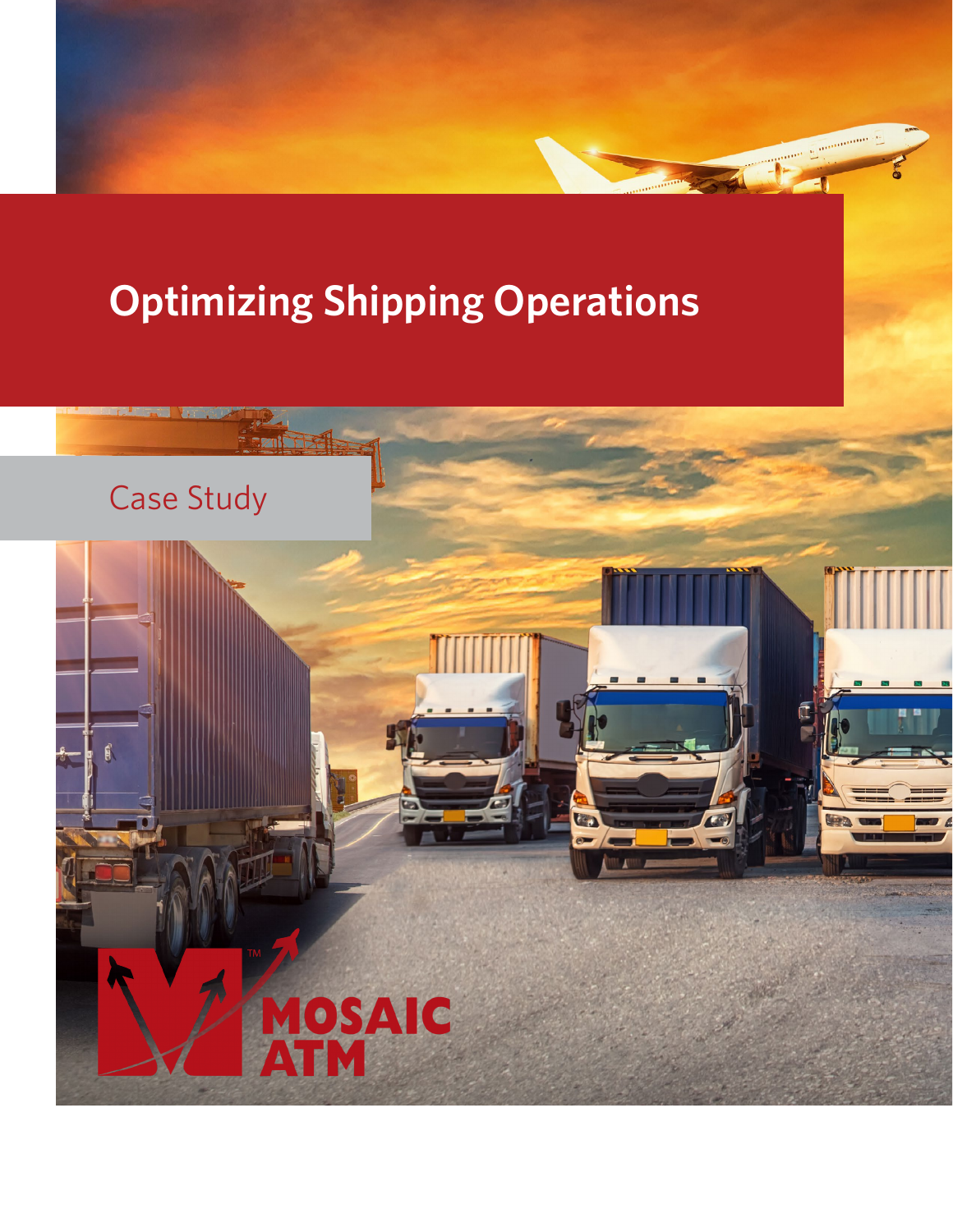# **Optimizing Shipping Operations**

#### **Background**

The customer operates about 100 large jet aircraft. These aircraft do the same thing every night:

- 1. Arrive at the customer's main hub from points of origin around the country.
- 2.Unload their cargo (which is then sorted).
- 3. Receive new cargo.
- 4.Depart for destinations around the country.

Cycle times are critical. Compressing the time between an aircraft's arrival and departure would let the company offer better service and capture more revenue. Avoiding mistakes that cause delays is extremely valuable, as a late aircraft can result in tens or hundreds of thousands of dollars in late delivery fees. Common mistakes causing delays included

- ramp congestion
- sending an aircraft to the wrong gate.

The customer had three goals:

- Reduce mistakes resulting in delays.
- Make sure the nightly sort goes smoothly.
- Reduce jet-fuel consumption.

The customer retained Mosaic to design and implement a decision support system (DSS) to help the customer achieve these goals.